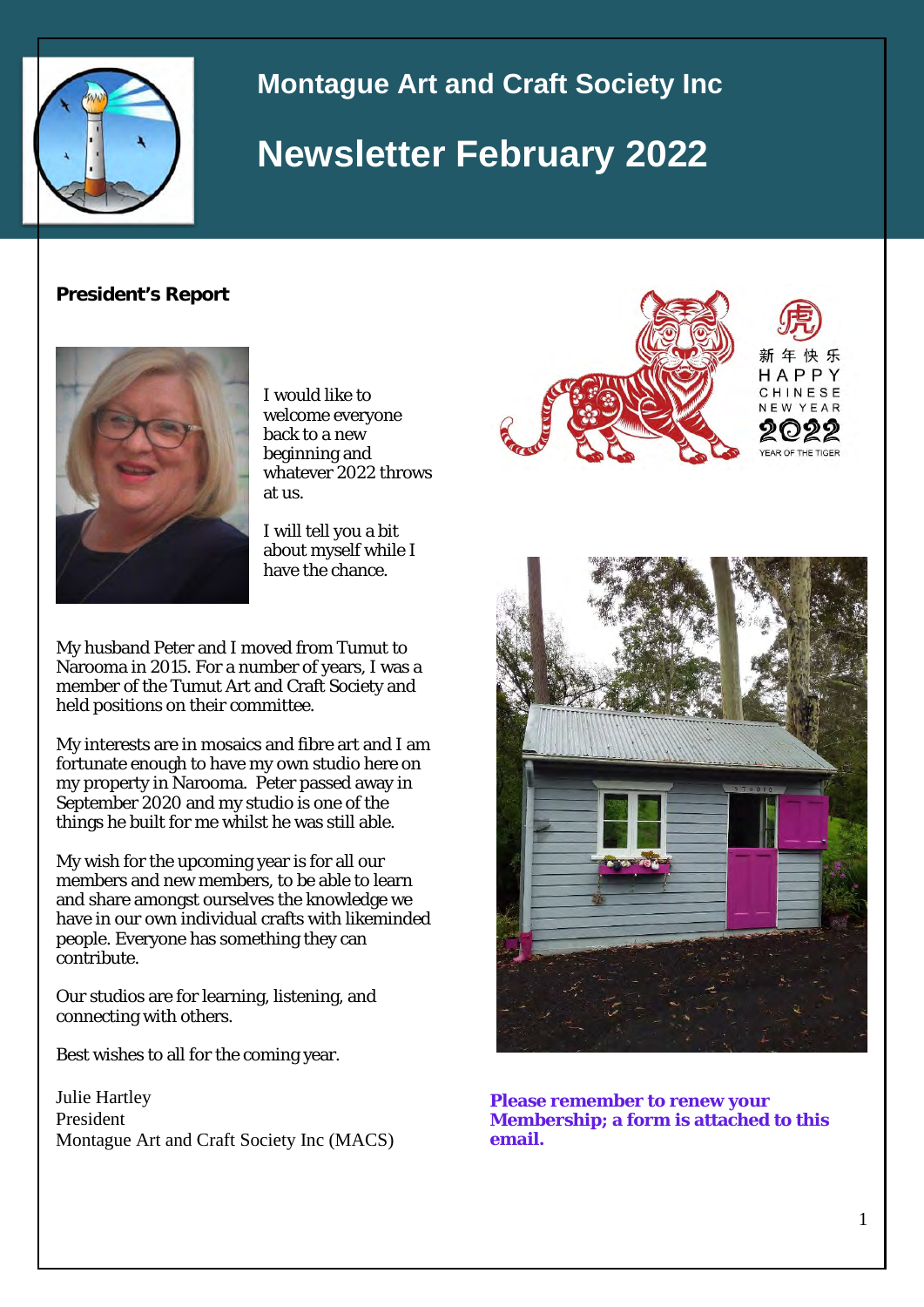

**Plein Air** with Margaret Moran

Tuesday mornings Locations change week to week – see timetable below

## **What's On for February, 2022**



## **SUMMER - AUTUMN 2022**

Enquiries: phone Margaret on 0427208504

February 1st & 8th Bodalla buildings starting at the bakery.

February 15th & 22nd Carters Beach meet on the Kianga side

March 1st & 8th G;asshouse Rocks walk down from the southern end of the cemetery

March 15th & 22nd Bermagui boats meet at the co-op

March 29th & April 5th Forsters Bay boat sheds meet at the Marina.

April 12th & 19th Tlba /cemetery turn off the Highway at Sheringham Lane and follow the cemetery signs.

April 26th & May 3rd Duesbury Beach on the beach in the middle from the carpark on Dalmeny Drive

If you are interested in joining these sessions, (a very pleasant way to spend a Tuesday morning) please contact: [margarart@hotmail.com](mailto:margarart@hotmail.com) Or phone 0427 208 504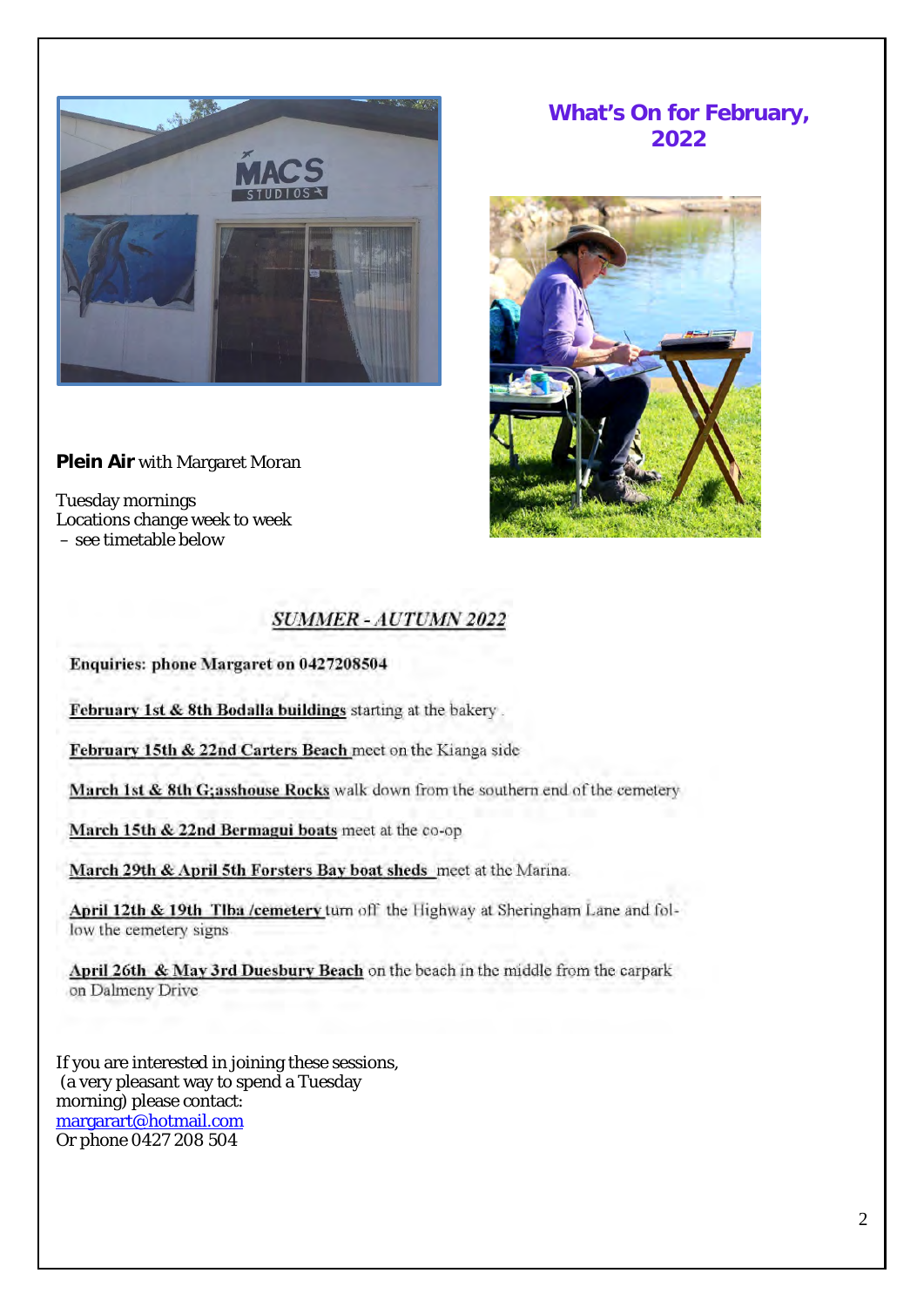## **What's On February 2022 Cont…..**



## **Leadlighting with Bob Burnside**

This group meets every second Monday morning from  $10 - 12$ , contact Bob at [burnside03@hotmail.com](mailto:burnside03@hotmail.com) to enquire



**Mosaics and Ceramics Mosaics with Judy Gordon –** 

Starts again Wednesday 2nd February. Judy is away and Julie Hartley will open the Studio. Should you need to contact Julie her email is [narooma56@gmail.com](mailto:narooma56@gmail.com)

## **Margaret Moran - Painting group**

Starts Wednesday 9th February from 1 pm Great opportunity to have Margaret as a tutor.

Please email Margaret directly margarart@hotmail.com if you are interested.



## **Life Drawing with Janet Jones**

Starts again Friday February 18th 10:00 till noon

Could drawers please arrive in plenty of time to set up, so there is no interruption to the initial short poses. Fees; \$15 members, \$18 nonmembers plus:

Studio attendance cost of \$3 - to cover tea, coffee, **milk, heating etc. (applies to all workshop and** studio participants)  **– Friday mornings**

**New Groups Coming Soon at MACS Studio**

### **Painting Group – with Margaret Moran**

### **MACS Leadlight Starter Group**

Lead Lighting with Bob Burnside

If you have always admired Leadlight windows, mirrors, lamps and artwork, come and join the MACS Leadlight Starters group.

This will be our fourth group and it is be held at the MACS workshop on Glasshouse Rocks Rd over six Saturdays from 10am to 12 Noon.

The idea of the group is to give you an idea of how leadlight articles are designed and made and the chance to make several pieces yourself.

Skills such as setting out a design, cutting glass and lead, soldering lead and puttying and polishing your finished pieces are taught.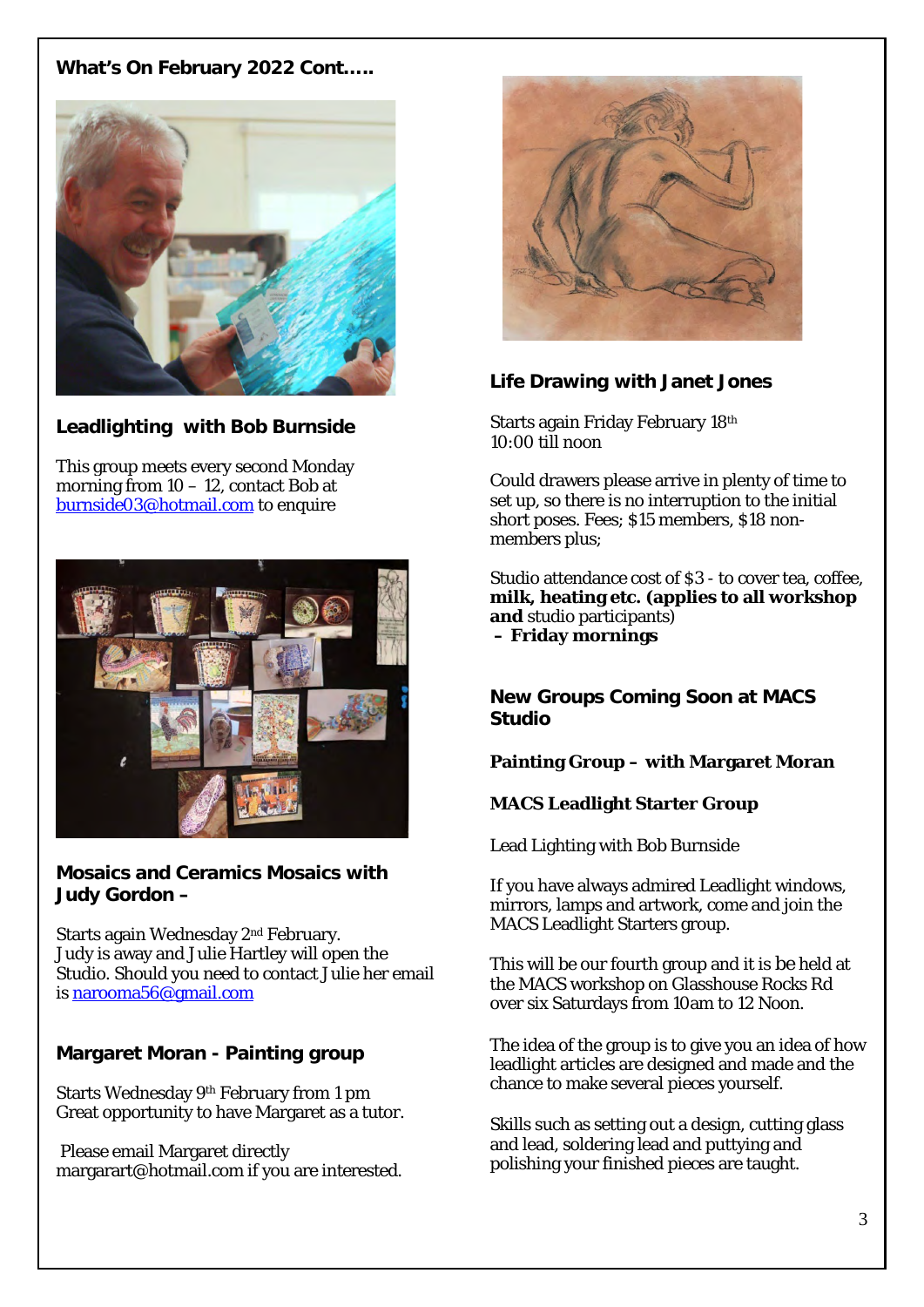#### **Leadlight Starter Group Cont….**

A few basic items are required but MACS has several Leadlight Tool kits so major expenditure is not needed for the course. Details of what you will need will be provided.

Should you wish to keep going with lead lighting there is a group that meets every second Monday which you can join and work on larger projects.

The cost of the course is \$132 for the six sessions.

## **School Holiday Program – Easter**

(Rosy Williams)

MACS will hold workshops at the MACS Studios, 24 Glasshouse Rocks Road in the April school holidays.

We need Tutors to run an art or craft skill class for 10 children, aged 7 to 12.

\*The tutors will be paid and all art materials bought through the Bush Fire Recovery Grant.

MACS will advertise the dates at the primary schools, we need the interested tutors to give us their names and dates they are able to teach during April.

Please email MACS [macsartnarooma@gmail.com](mailto:macsartnarooma@gmail.com) as soon as possible so we can finalise dates and workshops.

## **MACS STUDIOS**

**Mondays**  Stained Glass (Leadlighting) Group

**Tuesdays** Textiles with Judy Glover (in recess)

En Plein Air with Marg Moran

**Wednesdays**

**M**osaics with Judy Gordon

Ceramics with Jilly Johnston

Painting with Margaret Moran

**Thursdays** Available

**Fridays**

Life Drawing with Janet Jones

**Saturdays**

Coming Up Leadlight Starter Group

MACS Committee members are now:

President – Julie Hartley Vice President – Alison Spurgeon Secretary – Gillian Kearney Treasurer – Alison Spurgeon Assist Treasurer – Fiona Lyall Committee – Rosy Williams Committee – Neil Burnside Committee – Christine Macauley AM



## **MACS VISION**

*A place to work together in creative groups.*

*Workshops for members to upgrade and diversify their skills.*

*Opportunities for members to exhibit their work.* 

#### **What we Do**

MACS is a not-for-profit organisation providing members, and the community with workshops and work groups. We encourage creativity in a social fun environment as well as education and promotion of the arts. MACS is a welcoming and inclusive organisation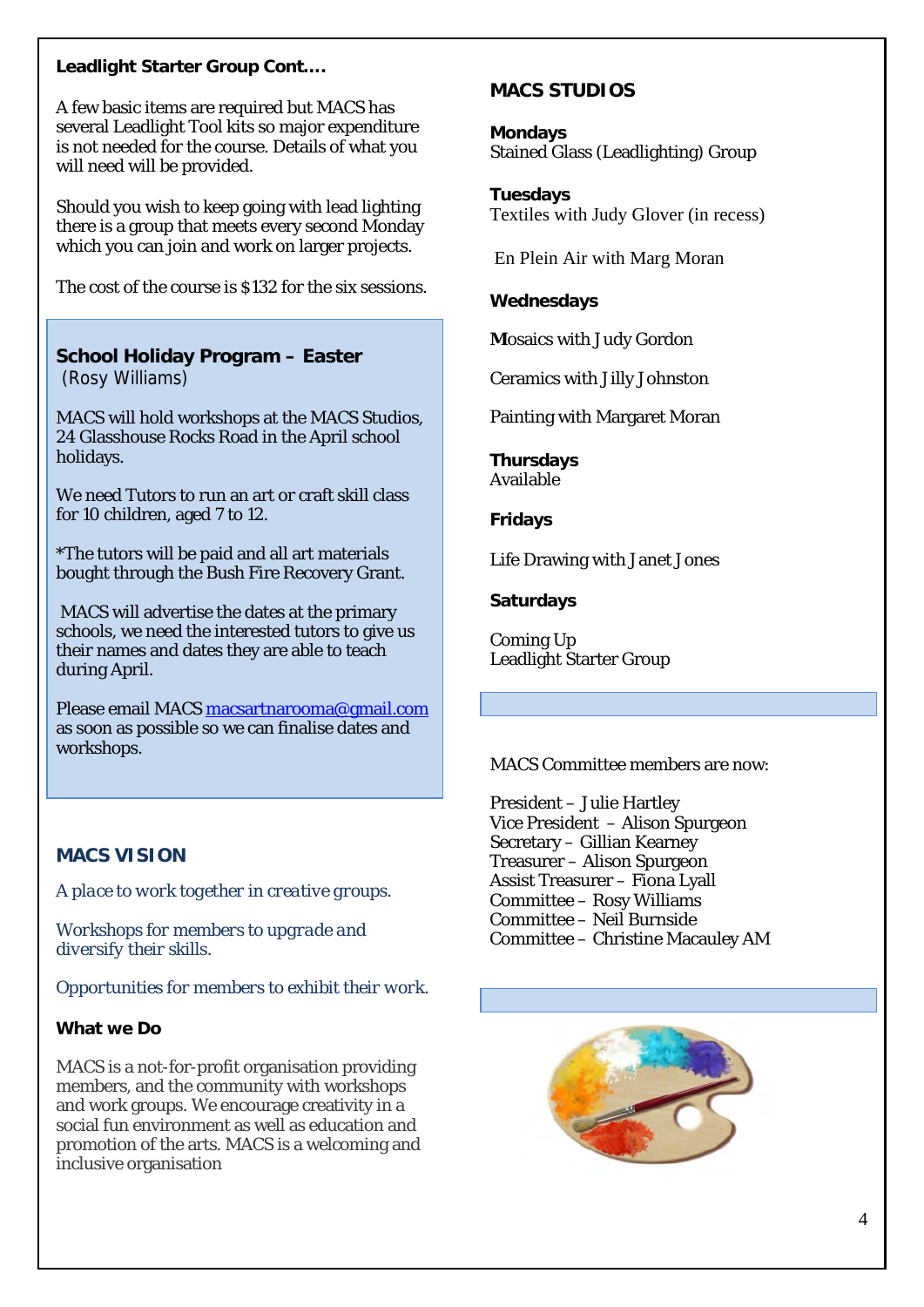

## **Delayed River of Art Prize winners announced**

Posted on [January 21, 2022b](https://www.riverofart.com.au/delayed-river-of-art-prize-winners-announced/)y [River of Art](https://www.riverofart.com.au/author/arthead/)

The 2021 River of Art Prize was announced today with the winner being Geoffrey Odgers for his work *Burnt Offerings*.

The second award went to Victoria Collins for *Sapling Forest in Crimson* and the highly commended prize to Grace Paleg for *Kiss the Floor*.

The River of Art prize was rescheduled due to the 2021 COVID lockdown.

'Congratulations to the winners for their artworks. It's a very diverse exhibition from a highly talented and committed field', said Leanne Joyce, Chair of the River of Art Festival.

The winning artist will receive \$2,000 with \$250 for the runner up. The artwork most highly commended will be awarded \$100.

50 artists entered a total of 63 works from within and beyond the Eurobodalla region demonstrating again the quality and commitment of artists in our region.

The final 22 works will hang at the Narooma School of Art studios until 6 February 2022.

'We also thank the judges Denise Ferris, artist and educator, and Iain Dawson, Director of the Bega Valley Region Gallery', said Leanne.

'We spent quite a while considering the final 22 entries from a very robust field and it was a difficult final decision', said Denise Ferris. 'We feel that every work will find an appreciative audience and every entrant and their work matters'.

The 2022 River of Art Prize will be open in August and announced during the Festival that will run from 16-25 September 2022.

The final works will be available to view on the River of Art website www.riverofart.com.au.

Contact: Leanne Joyce, Chair, River of Art Festival. MOB: 0424 159 562



Photo: Geoffrey Odgers with 'Burnt Offerings'

(Editor's note this publication may contain images of people who have passed on).

## **download forms**

<https://macsartnarooma.com.au/forms/>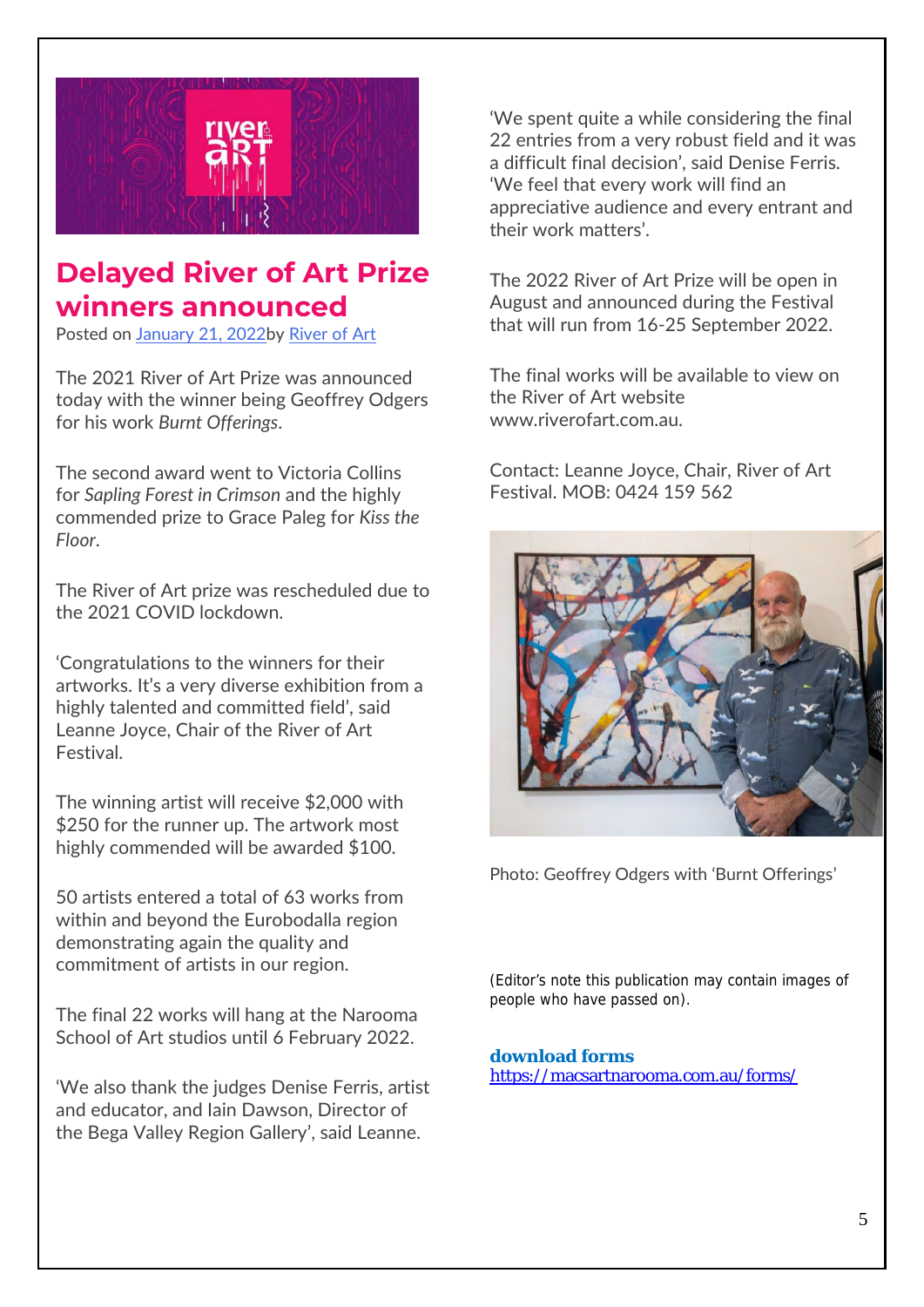## **Pushing pastels with Stuart Whitelaw**

## **9 April 12:30pm - 3:30pm**

**Where:** Basil Sellers Exhibition Centre, Djinima and Bunjala rooms, Corner Vulcan Street and Campbell Street, Moruya

## **Cost:** \$120

In this workshop, experienced artists are invited to further develop their skills and discover new possibilities for both studio and plein air (in the open air) work.

Participants will learn how to expand their choices of painting mediums and to combine pastels and charcoal with clear acrylic mediums on canvas. Weather permitting participants will be encouraged to take their canvasses outdoors to enhance the experience of working plein air.

For the past 30 years Stuart has mostly used soft pastels and clear acrylic mediums, this enables him to work quickly on large canvasses and in his preferred environment, outdoors.

### **Bookings essential**

This workshop has a maximum of 15 participants, to secure your place please book by Wednesday 6 April 2022, 5pm. If you do not have your own easel, an easel can be loaned to you for the workshop.

**[Book online through Eventbrite](https://www.eventbrite.com.au/e/pushing-pastels-with-stuart-whitelaw-tickets-161186594443?aff=ebdssbdestsearch&keep_tld=1)** 

For more information contact Creative Arts Officer Sue Blackburn: **T:** 4474 7355

**E:** [Sue Blackburn](mailto:sue.blackburn@esc.nsw.gov.au?subject=Pastel%20workshop%209%20April%202022)

Visit our public [programs](https://thebas.com.au/public-programs) calendar to book for any or all upcoming activities!





After a year of uncertainty and disruption, it is a welcome pleasure to announce the return of Four Winds Festival next Easter weekend, 15 – 17 April 2022. Returning to curate her second Four Winds Festival is Creative Director Lindy Hume AM, who has chosen the 2022 Festival theme Common Ground. She explains that this theme follows from the 2021 theme, Reconnect:

*"Common Ground is a theme that encourages us to focus on what we have in common, rather than what separates us, and what brings each of us to the Barragga Bay site; itself a powerful common ground, in ancient and contemporary usage. This 2022 festival will be a meeting place for artists and our audiences, for collaboration, reflection, adventures and creative works that speak to ideas of commonality and the ground we walk on."* 

*I'm thrilled at the way the festival is coming together. Of course, excellence in live music will always be the beating heart of Four Winds, and next year we will welcome to our region some of Australia's very finest artists to perform a spectacular program spanning baroque to contemporary music. I love curating festivals that mix up all kinds of performance styles and genres, and the 2022 Festival will do just that. Next year we introduce new experiences to expand the festival range and show off Australia's most magnificent performance site, the Barragga Bay Sound Shell, and surrounding locations.*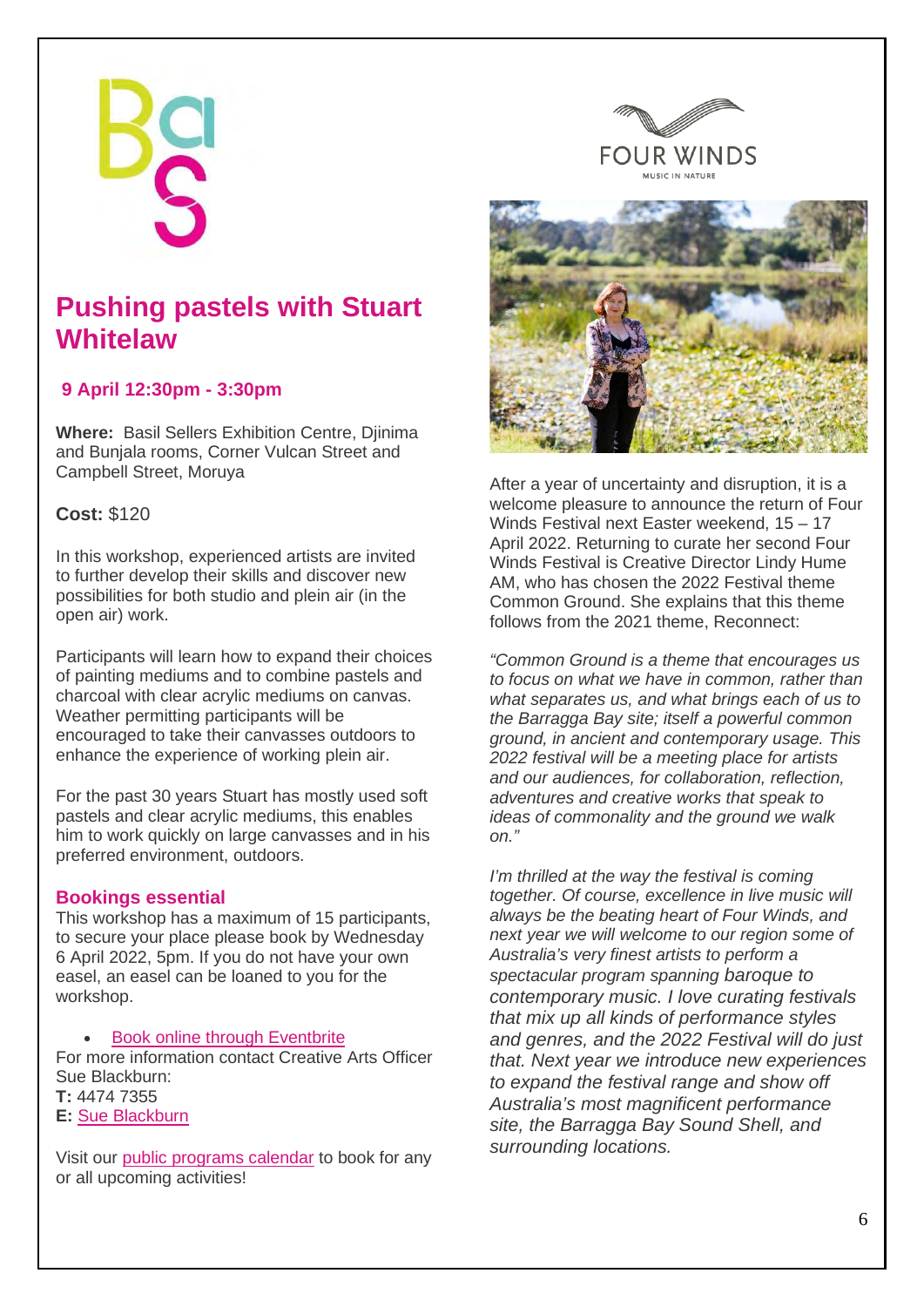*Cont….* 



*Highlights of the 2022 festival will feature musicians of excellence from around Australia, but also film, poetry, dance and meditation sessions with live music, video installations in local landscapes, an immersive Festival Finale – even an opera!* 

*In parallel with our guest artists, Four Winds 2022 celebrates the creative excellence of local musicians and artists within the festival, with a focus on local Yuin culture.*

*Four Winds will open on Good Friday with a spectacular Welcome to Country and a reinvention of*  last year's popular Songs From Yuin Country, followed by a special evening family event featuring *film and music –* 

*FREE for the whole community. – Bookings are required for free events*

## **TIME:**

**Friday April 15th 4:00 – 6:00 pm**

## **LOCATION:**

**Sound Shell**

## **Featuring:**

## **Djinama Yilaga Choir**

## **Candelo Musicians**

*Having made it through another punishing year, in April 2022 we will find ourselves together again in this special landscape at Barragga Bay among the spotted gums. Here at Four Winds with the ocean close by, surrounded by friends and birdsong, we can regroup and seek nourishment and solace in the festival community, nature, artists, ideas and music. We can't wait to announce the full line-up of artists and programming*

The Festival will be surrounded by an exciting season of Four Winds experiences with further announcements early in the year - we look forward to welcoming you back in 2022 to share incredible musical moments across the Festival and beyond!

**Tickets will be on sale on Four Winds website from January 22nd 2022.** 

[Four Winds Home page](https://click.icptrack.com/icp/relay.php?r=62352999&msgid=308780&act=3KIW&c=1783399&destination=https%3A%2F%2Ffourwinds.com.au%2F&cf=15860&v=037c44200296eeb5f06a4997c8eaff2fdf75e6101ba0790f7f672216be67aad8)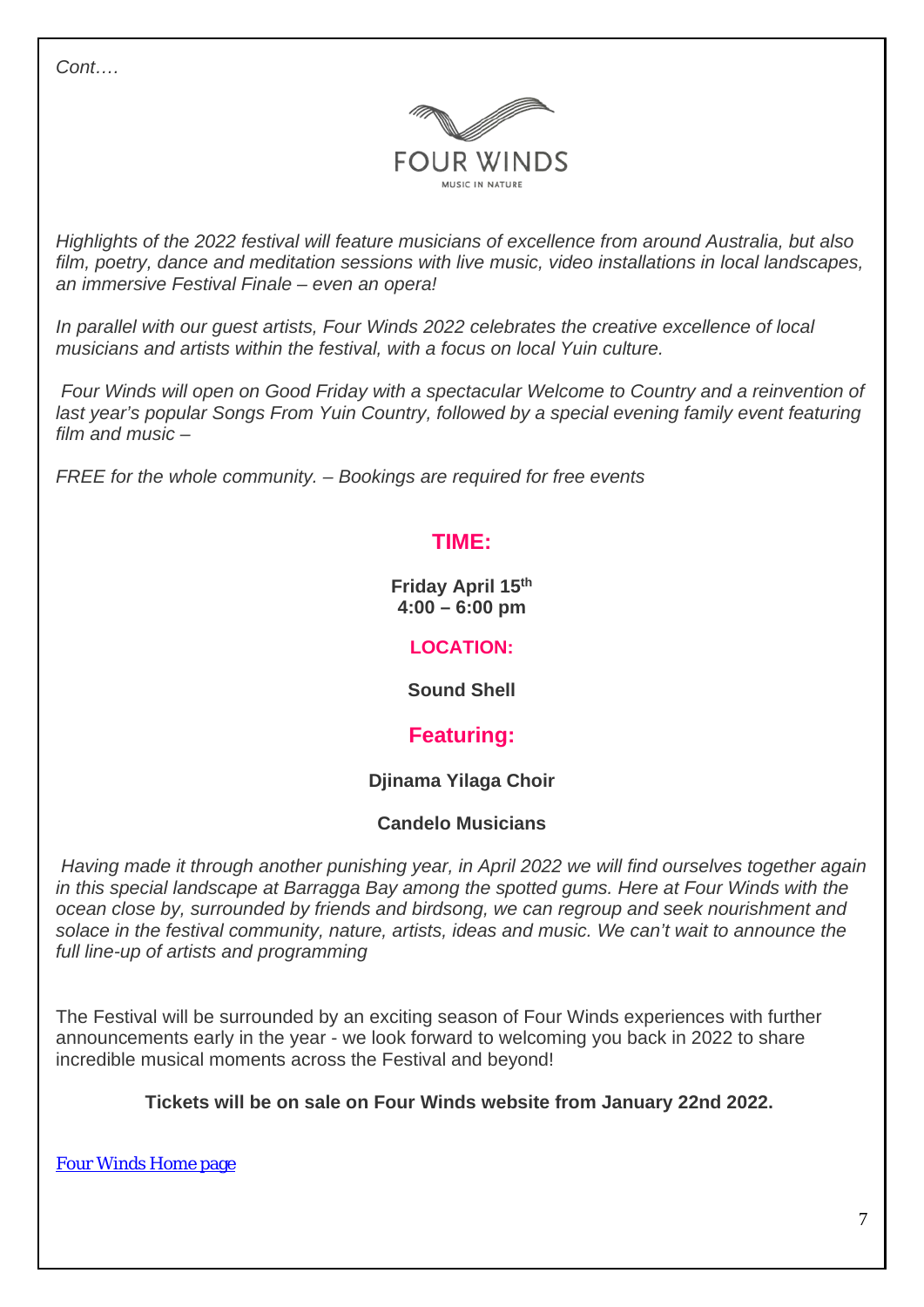



## **Australian Government**

## **Department of Health**

Australian [Government](https://www.health.gov.au/initiatives-and-programs/covid-19-vaccines?fbclid=IwAR3u390eTun226XfFajtYPrrqjPoWD2fOFPnITLssPJYlpt492Y94xG4sFs) Department of Health [website](https://www.health.gov.au/initiatives-and-programs/covid-19-vaccines?fbclid=IwAR3u390eTun226XfFajtYPrrqjPoWD2fOFPnITLssPJYlpt492Y94xG4sFs)

## **On this page**

- [Local outbreak information](https://www.health.gov.au/news/health-alerts/novel-coronavirus-2019-ncov-health-alert/coronavirus-covid-19-current-situation-and-case-numbers#local-outbreak-information)
- [COVID-19 summary statistics](https://www.health.gov.au/news/health-alerts/novel-coronavirus-2019-ncov-health-alert/coronavirus-covid-19-current-situation-and-case-numbers#covid19-summary-statistics)
- [Recently reported cases by state and](https://www.health.gov.au/news/health-alerts/novel-coronavirus-2019-ncov-health-alert/coronavirus-covid-19-current-situation-and-case-numbers#recently-reported-cases-by-state-and-territory-and-source-of-infection)  [territory and source of infection](https://www.health.gov.au/news/health-alerts/novel-coronavirus-2019-ncov-health-alert/coronavirus-covid-19-current-situation-and-case-numbers#recently-reported-cases-by-state-and-territory-and-source-of-infection)
- [Daily reported cases](https://www.health.gov.au/news/health-alerts/novel-coronavirus-2019-ncov-health-alert/coronavirus-covid-19-current-situation-and-case-numbers#daily-reported-cases)
- [Total COVID-19 cases in Australia by](https://www.health.gov.au/news/health-alerts/novel-coronavirus-2019-ncov-health-alert/coronavirus-covid-19-current-situation-and-case-numbers#total-covid19-cases-in-australia-by-source-of-infection)  [source of infection](https://www.health.gov.au/news/health-alerts/novel-coronavirus-2019-ncov-health-alert/coronavirus-covid-19-current-situation-and-case-numbers#total-covid19-cases-in-australia-by-source-of-infection)
- [Cases and deaths by age and sex](https://www.health.gov.au/news/health-alerts/novel-coronavirus-2019-ncov-health-alert/coronavirus-covid-19-current-situation-and-case-numbers#cases-and-deaths-by-age-and-sex)
- [Tests conducted and results](https://www.health.gov.au/news/health-alerts/novel-coronavirus-2019-ncov-health-alert/coronavirus-covid-19-current-situation-and-case-numbers#tests-conducted-and-results)
- [Cases admitted to hospital](https://www.health.gov.au/news/health-alerts/novel-coronavirus-2019-ncov-health-alert/coronavirus-covid-19-current-situation-and-case-numbers#cases-admitted-to-hospital)



**L**ocal outbreak information Check your COVID SAFE ap for more information on Cases in Australia

Remember to sign in with QR code and sign out as well